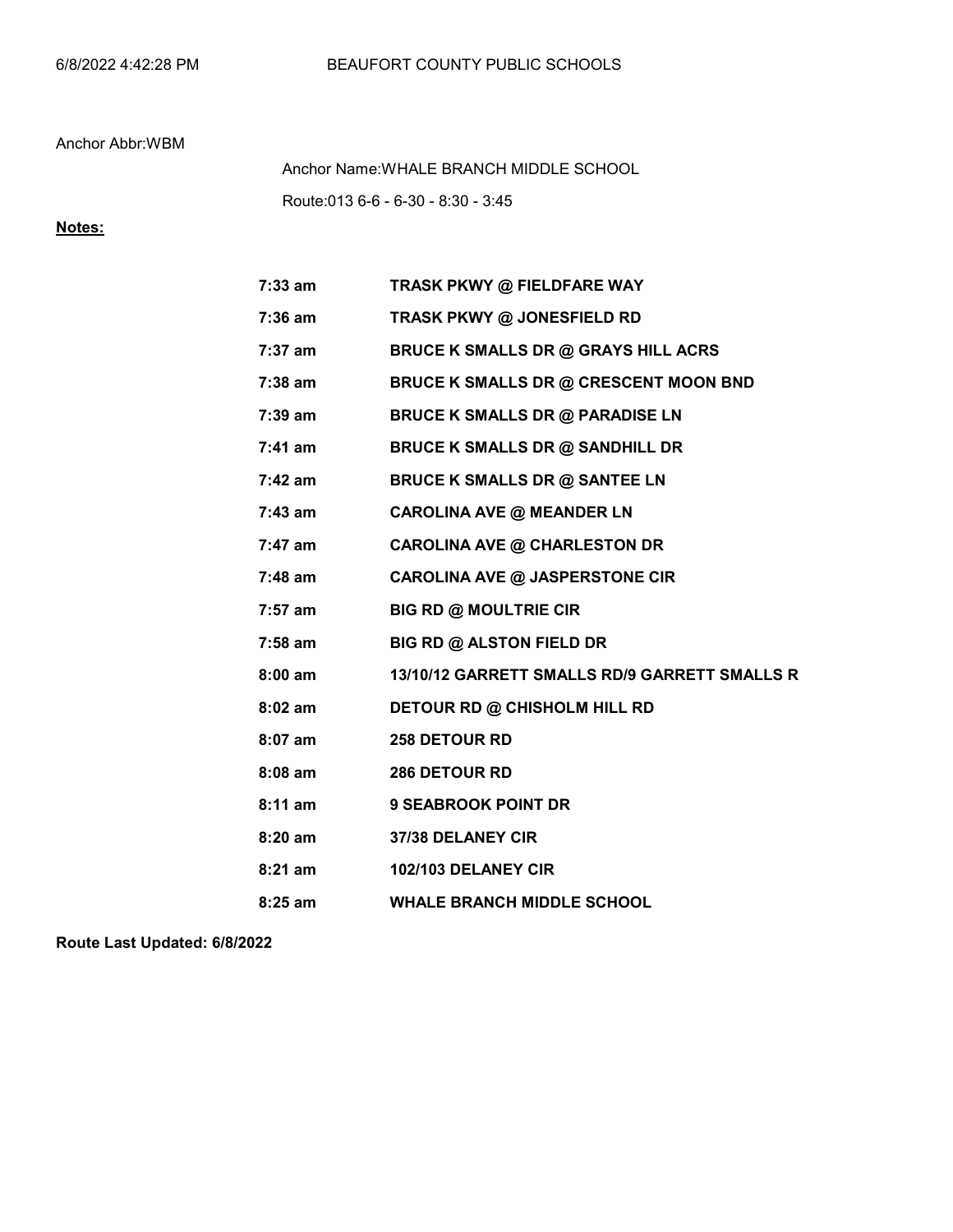Route:014PM 6-6 - 6-30 8:30- 3:45 Anchor Name:WHALE BRANCH MIDDLE SCHOOL

# Notes:

|                                                | $3:35$ pm         | <b>WHALE BRANCH MIDDLE SCHOOL</b>             |
|------------------------------------------------|-------------------|-----------------------------------------------|
| >> WAIT UNTIL 03:50 PM (IDLE FOR 15 MINUTES)<< | $3:50$ pm         | <b>WHALE BRANCH MIDDLE SCHOOL</b>             |
|                                                | $3:53$ pm         | 37/38 DELANEY CIR                             |
|                                                | $3:54 \text{ pm}$ | 102/103 DELANEY CIR                           |
|                                                | $4:03$ pm         | <b>9 SEABROOK POINT DR</b>                    |
|                                                | $4:06 \text{ pm}$ | <b>286 DETOUR RD</b>                          |
|                                                | 4:07 pm           | <b>258 DETOUR RD</b>                          |
|                                                | 4:10 pm           | TRASK PKWY @ FIELDFARE WAY                    |
|                                                | 4:14 pm           | <b>DETOUR RD @ CHISHOLM HILL RD</b>           |
|                                                | 4:19 pm           | <b>BRUCE K SMALLS DR @ GRAYS HILL ACRS</b>    |
|                                                | 4:19 pm           | BRUCE K SMALLS DR @ CRESCENT MOON BND         |
|                                                | $4:21$ pm         | <b>BRUCE K SMALLS DR @ PARADISE LN</b>        |
|                                                | $4:23$ pm         | <b>BRUCE K SMALLS DR @ SANDHILL DR</b>        |
|                                                | 4:24 pm           | <b>BRUCE K SMALLS DR @ SANTEE LN</b>          |
|                                                | 4:25 pm           | <b>CAROLINA AVE @ MEANDER LN</b>              |
|                                                | 4:29 pm           | <b>CAROLINA AVE @ CHARLESTON DR</b>           |
|                                                | $4:30$ pm         | <b>1701 JASPERSTONE CIR</b>                   |
|                                                | $4:38$ pm         | <b>BIG RD @ MOULTRIE CIR</b>                  |
|                                                | $4:40$ pm         | <b>BIG RD @ ALSTON FIELD DR</b>               |
|                                                | $4:42$ pm         | 13/10/12 GARRETT SMALLS RD/9 GARRETT SMALLS R |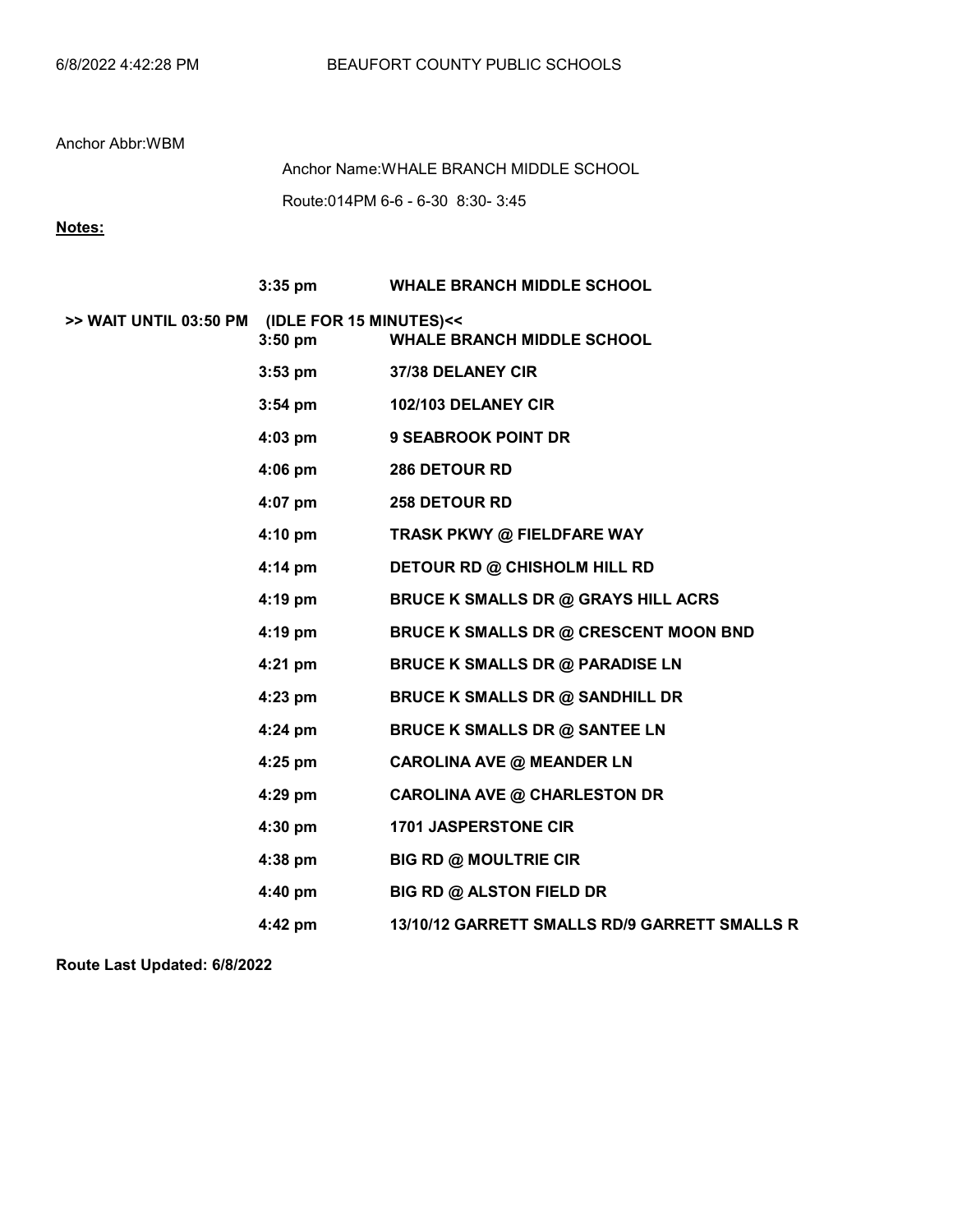Route:015 6-6 - 6-30 - 8:30 - 3:45 Anchor Name:WHALE BRANCH MIDDLE SCHOOL

# Notes:

| $7:09$ am         | <b>CHARLESTON HWY@BULL CORNER RD</b>                 |
|-------------------|------------------------------------------------------|
| 7:11 am           | <b>BULL CORNER RD @ OREE RD</b>                      |
| $7:17 \text{ am}$ | <b>BIG ESTATE RD @ BRAMBLE LN</b>                    |
| 7:20 am           | <b>BIG ESTATE CIR @ JOSEPH LN</b>                    |
| $7:29 \text{ am}$ | <b>BOOKER T WASHINGTON CIR @ ALBERTHA FIELDS CIR</b> |
| 7:47 am           | KEANS NECK RD @ WIMBEE LANDING RD                    |
| $7:52$ am         | 241/301 WIMBEE LANDING RD                            |
| $7:55$ am         | <b>103 COMMUNITY CENTER RD</b>                       |
| $8:01$ am         | <b>40 PORCHES HILL RD</b>                            |
| $8:04$ am         | <b>COAKLEY DR @ KEANS NECK RD</b>                    |
| $8:07$ am         | <b>115 SPANN CIR</b>                                 |
| $8:12$ am         | <b>WITSELL RD @ COKER LN</b>                         |
| $8:17$ am         | <b>MORGAN RD @ KINLAW LN</b>                         |
| $8:19 \text{ am}$ | <b>280 MORGAN RD</b>                                 |
| $8:27$ am         | <b>WHALE BRANCH MIDDLE SCHOOL</b>                    |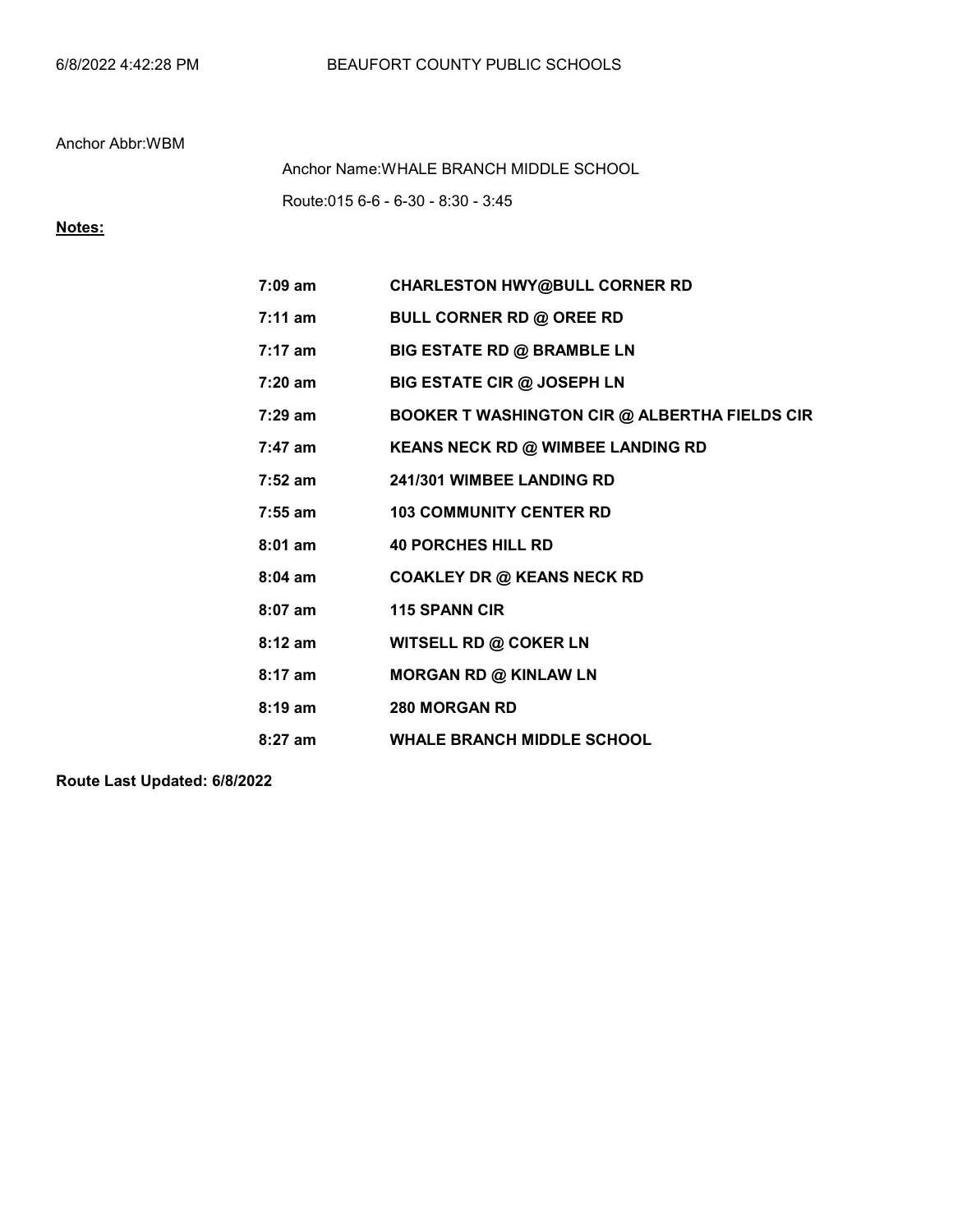Route:015PM 6-6- 6-30 8:30 - 3:45 Anchor Name:WHALE BRANCH MIDDLE SCHOOL

# Notes:

|                                                |                   | 3:35 pm WHALE BRANCH MIDDLE SCHOOL                   |
|------------------------------------------------|-------------------|------------------------------------------------------|
| >> WAIT UNTIL 03:50 PM (IDLE FOR 15 MINUTES)<< | $3:50$ pm         | <b>WHALE BRANCH MIDDLE SCHOOL</b>                    |
|                                                | $3:57$ pm         | <b>280 MORGAN RD</b>                                 |
|                                                | $3:58 \text{ pm}$ | <b>MORGAN RD @ KINLAW LN</b>                         |
|                                                | 4:00 pm           | <b>221 KEANS NECK RD</b>                             |
|                                                | 4:05 pm           | 241/301 WIMBEE LANDING RD                            |
|                                                | 4:07 pm           | <b>103 COMMUNITY CENTER RD</b>                       |
|                                                | 4:13 pm           | WITSELL RD @ COKER LN                                |
|                                                | $4:14 \text{ pm}$ | <b>COAKLEY DR @ KEANS NECK RD</b>                    |
|                                                | 4:17 pm           | <b>115 SPANN CIR</b>                                 |
|                                                | $4:23$ pm         | <b>40 PORCHES HILL RD</b>                            |
|                                                | 4:44 pm           | <b>BULL CORNER RD @ OREE RD</b>                      |
|                                                | $4:50$ pm         | <b>BIG ESTATE RD @ BRAMBLE LN</b>                    |
|                                                | 4:53 pm           | <b>BIG ESTATE CIR @ JOSEPH LN</b>                    |
|                                                | 5:02 pm           | <b>BOOKER T WASHINGTON CIR @ ALBERTHA FIELDS CIR</b> |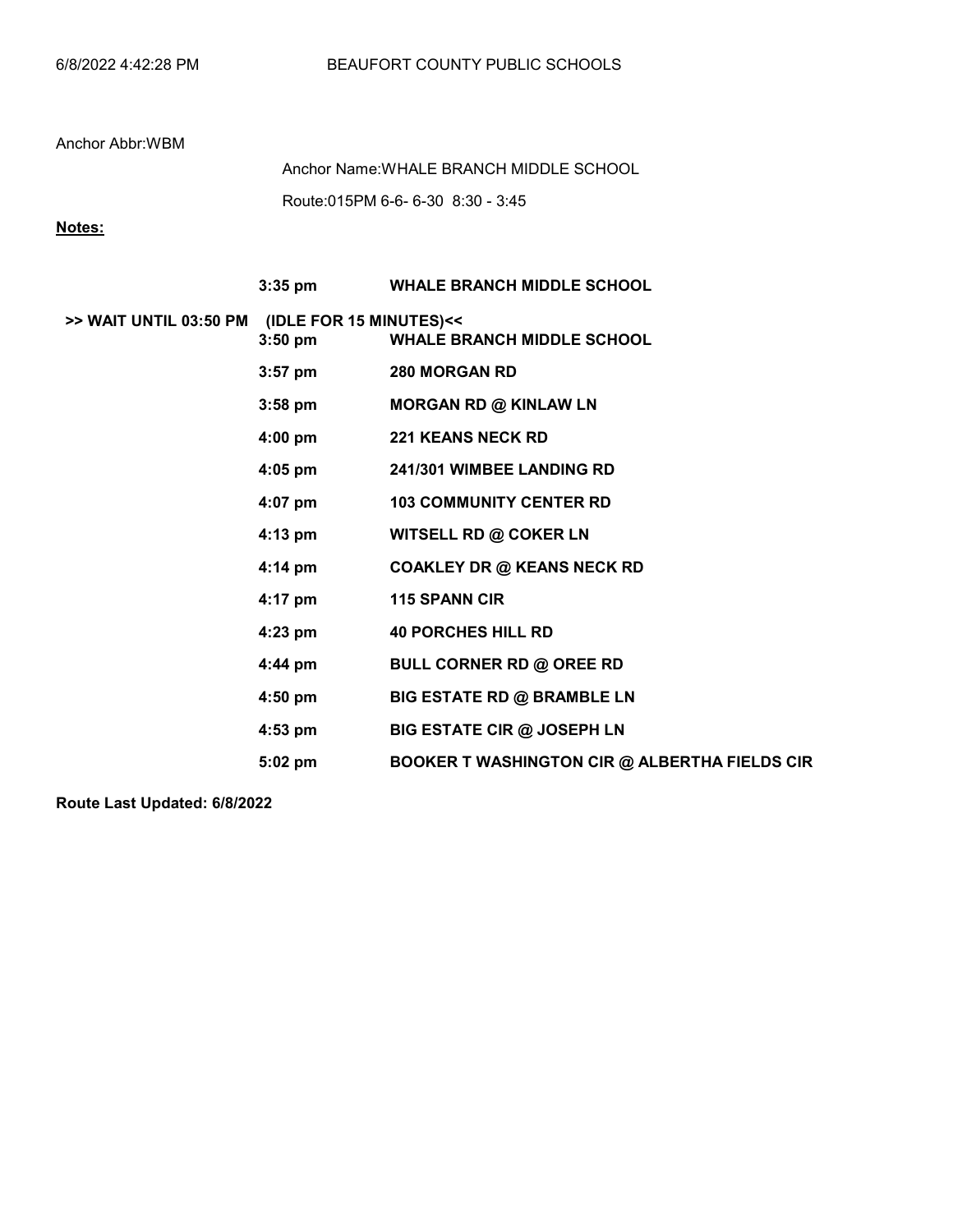Route:016 6-6 - 6-30 - 8:30 - 3:45 Anchor Name:WHALE BRANCH MIDDLE SCHOOL

# Notes:

| 7:20 am           | 21 CASTLE HALL ROAD (YEMASSEE HEIGHTS)     |
|-------------------|--------------------------------------------|
| 7:30 am           | <b>108 TWICKENHAM RD</b>                   |
| $7:46$ am         | <b>TRASK PKWY @ BRYANT LN</b>              |
| $7:49 \text{ am}$ | TRASK PKWY @ DEVEAUX HILL RD               |
| $7:55$ am         | <b>145 WILLIAM A CAMPBELL RD</b>           |
| $7:59$ am         | JOHNSON RD@HORSE PEN CIR@ARCHIE SUMPTER RD |
| $8:00$ am         | JOHNSON RD @ ROBERT PINCKNEY LN            |
| $8:02$ am         | 238/240/241 JOHNSON RD                     |
| $8:14 \text{ am}$ | STROBAN RD @ EVANS VILLAGE RD              |
| $8:23$ am         | 1684 TRASK PKWY/1680 TRASK PKY             |
| $8:23$ am         | <b>TRASK PKWY @ HAYNES RD</b>              |
| $8:27$ am         | <b>WHALE BRANCH MIDDLE SCHOOL</b>          |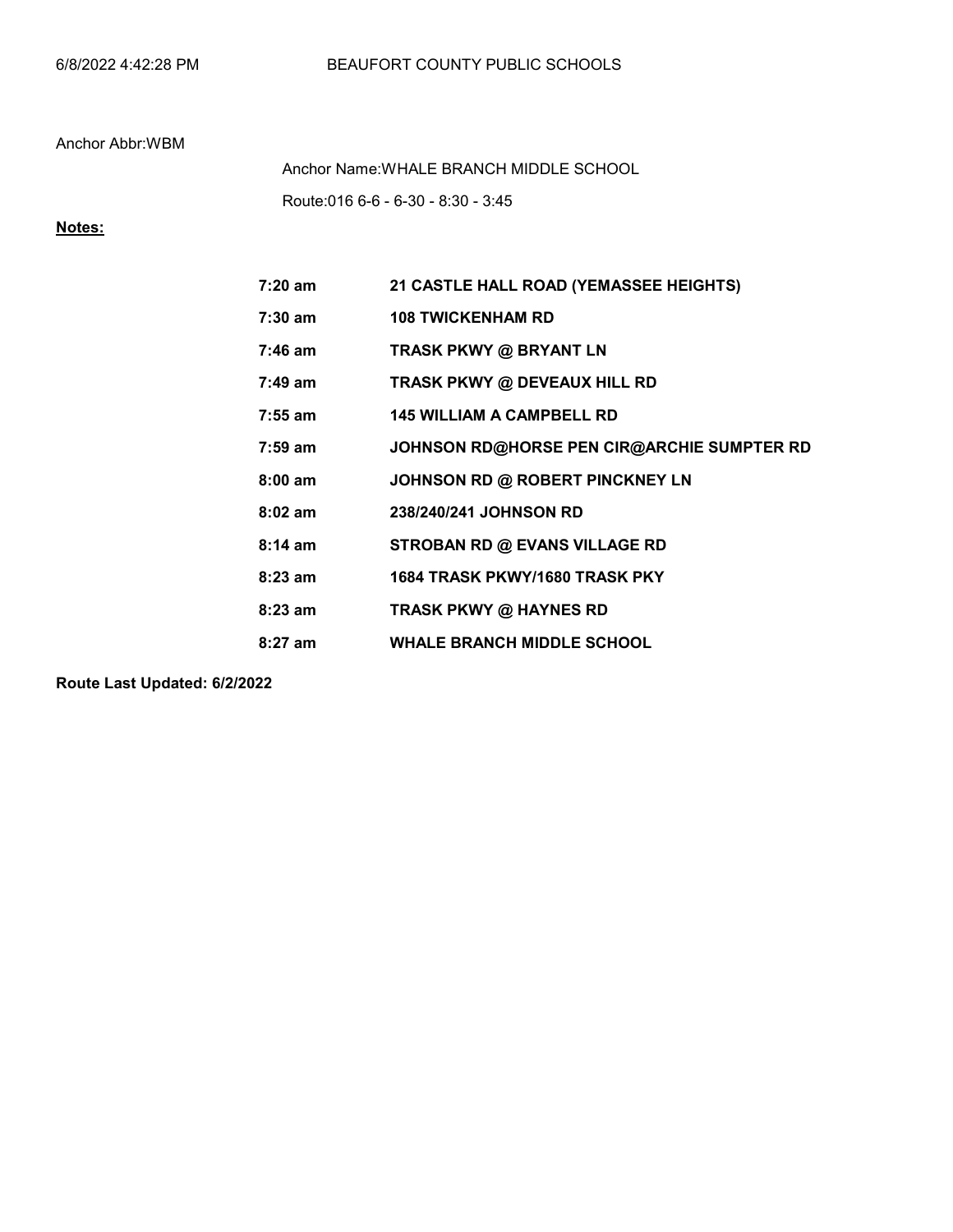Route:016PM 6-6 - 6-30 8:30 - 3:45 Anchor Name:WHALE BRANCH MIDDLE SCHOOL

## Notes:

|                                                | $3:35$ pm | <b>WHALE BRANCH MIDDLE SCHOOL</b>          |
|------------------------------------------------|-----------|--------------------------------------------|
| >> WAIT UNTIL 03:50 PM (IDLE FOR 15 MINUTES)<< | $3:50$ pm | <b>WHALE BRANCH MIDDLE SCHOOL</b>          |
|                                                | $3:58$ pm | <b>STROBAN RD @ EVANS VILLAGE RD</b>       |
|                                                | $4:13$ pm | <b>108 TWICKENHAM RD</b>                   |
|                                                | $4:33$ pm | 238/240/241 JOHNSON RD                     |
|                                                | $4:35$ pm | <b>151 JOHNSON RD</b>                      |
|                                                | $4:37$ pm | JOHNSON RD@HORSE PEN CIR@ARCHIE SUMPTER RD |
|                                                | $4:41$ pm | <b>145 WILLIAM A CAMPBELL RD</b>           |
|                                                | $4:47$ pm | TRASK PKWY @ DEVEAUX HILL RD               |
|                                                | $4:52$ pm | 21 CASTLE HALL ROAD (YEMASSEE HEIGHTS)     |
|                                                | $5:04$ pm | 1684 TRASK PKWY/1680 TRASK PKY             |
|                                                | $5:05$ pm | <b>TRASK PKWY @ HAYNES RD</b>              |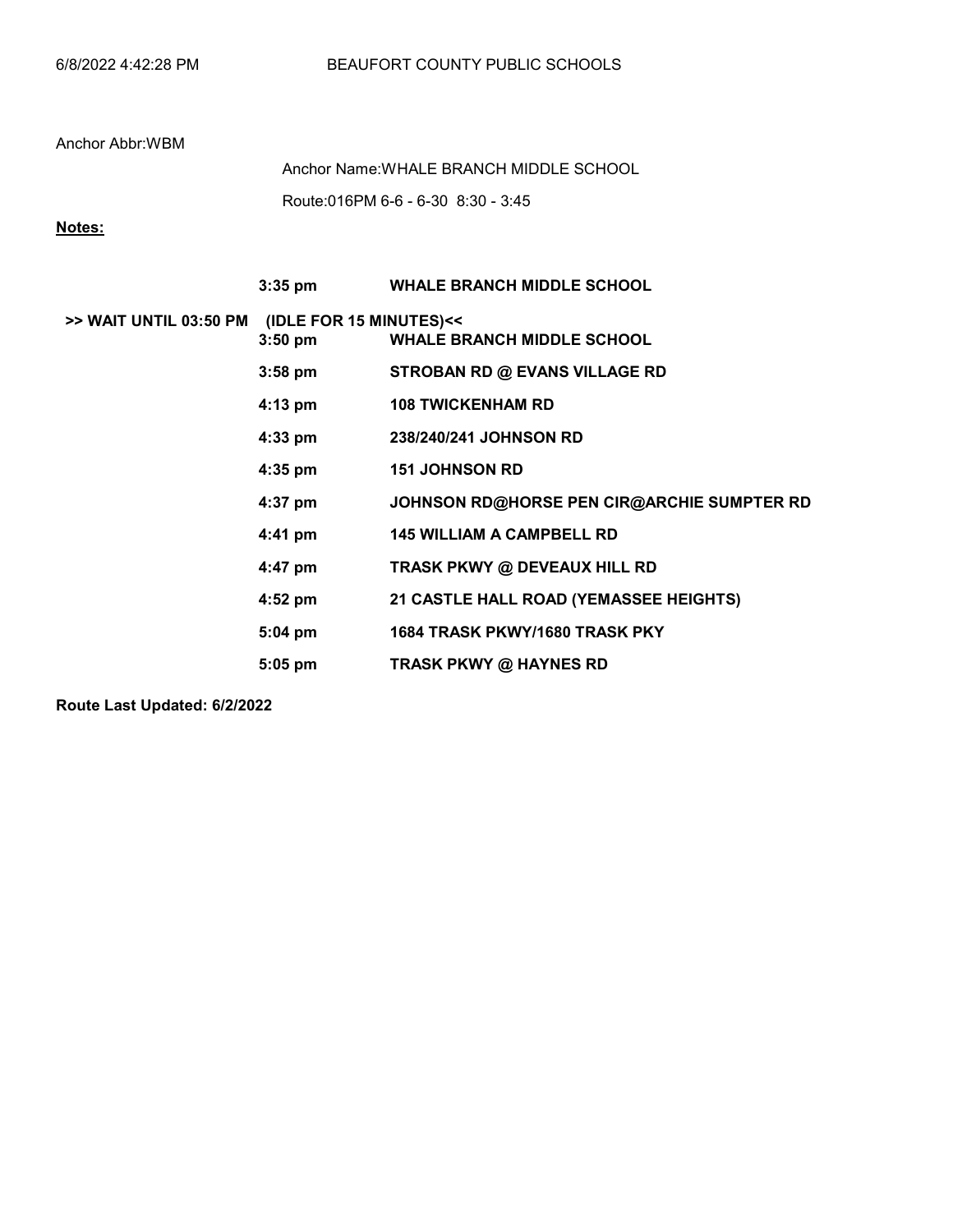Route:017 6-6 - 6-30 - 8:30 - 3:45 Anchor Name:WHALE BRANCH MIDDLE SCHOOL

# Notes:

| $8:00$ am         | <b>MROZ RD@PINEWOOD CIR</b>       |
|-------------------|-----------------------------------|
| $8:04$ am         | ALTHEA ST @ AZALEA DR             |
| $8:12 \text{ am}$ | <b>PARKER DR @ BLUEBIRD LN</b>    |
| $8:13$ am         | PARKER DR @ HILANDA DR            |
| $8:17$ am         | POPPY HILL RD @ JETER RD          |
| $8:19 \text{ am}$ | POPPY HILL RD @ SUNBURST LN       |
| 8:27 am           | <b>WHALE BRANCH MIDDLE SCHOOL</b> |